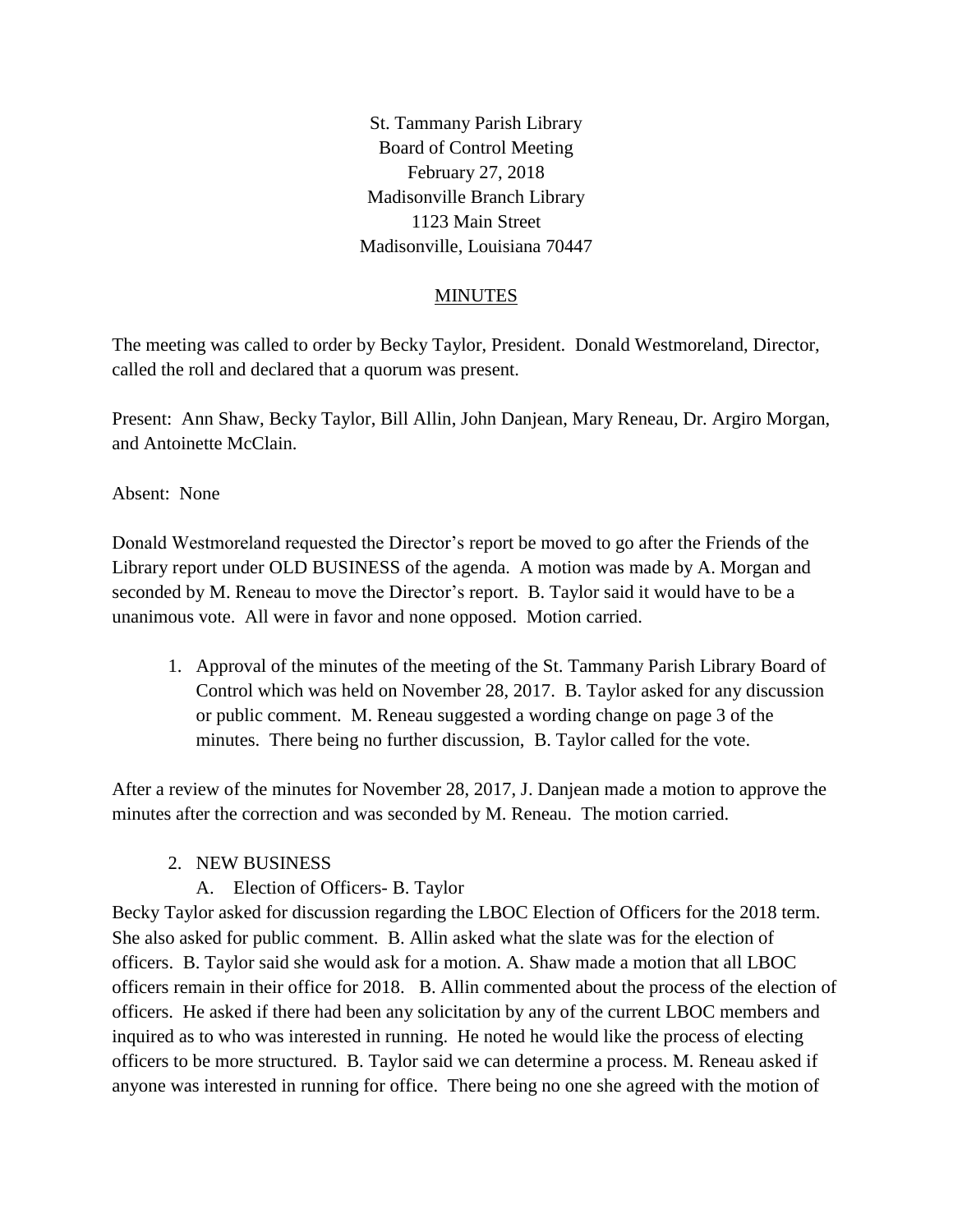maintaining the current LBOC officers since there were no other parties interested. A. Morgan suggested an amendment to the LBOC's Rules and Regulations be drafted and voted on at the next board meeting to include a process for electing the LBOC officers to include a letter sent by either the President or the Secretary to the current members thirty days prior to the election to invite interested persons to make their intentions known. This new process would be added to the LBOC's book of Rules and Regulations upon approval. The motion on the floor by A. Shaw to accept the current Board members as officers, President, B. Taylor, Secretary, M. Reneau and Vice President, A. Morgan for the 2018 year was seconded by J. Danjean. All were in favor. Motion carried.

B. Financial Reports-Donald Westmoreland and Kelly LaRocca We have received state revenue sharing and ad valorem funds ending the financial statement of 2/23/18. The recap shows the total funds for ad valorem are \$8,117, 983.64 and state revenue \$83,822.67. We have already received a good portion of our ad valorem from the Parish. He said we were under budget for 2017 and will have a surplus that will be confirmed by our audit to roll over into 2018. As of December 31, 2018 we had \$4,683,000.00 in reserve. He said we are currently on target with our 2018 expenditures at 8.33% but it has only been one month of the year. He said K. LaRocca would answer any expenditure questions for the report ending 1/31/18. A. Morgan asked about the ratio of books to other media on the library shelves. D. Westmoreland and K. LaRocca stated anywhere from 10-20% of our budget is spent on books for the system. K. LaRocca said our circulation stats indicate many more books are being checked out than any one of the other resource forms. A. Morgan said she would like to see the percentage numbers for them. K. LaRocca said it is at least 50% or more but she would put some figures together for the Board. B. Allin asked a question about the line for summer reading t-shirts and why was it at 114%. K. LaRocca said the t-shirts were ordered in January and paid in full then we are reimbursed by the staff for any extra t-shirts they ordered. A. Morgan inquired if patrons were able to request a book for our collection. K. LaRocca said we have the Bookbuyer service for the library where patrons can request certain materials and it is reviewed and purchased by our collection development department. A. Morgan asked if a patron could donate a subscription to a periodical. K. LaRocca said we have donation forms for patrons who wish to donate to the library and on the form they can name the item they wish to be purchased with their donation. B. Taylor asked if there was any further discussion from the Board or the public. There being none a motion was made by M. Reneau to accept the year end 2017 and January 31, 2018 financial reports as presented and seconded by A. Morgan. Motion carried.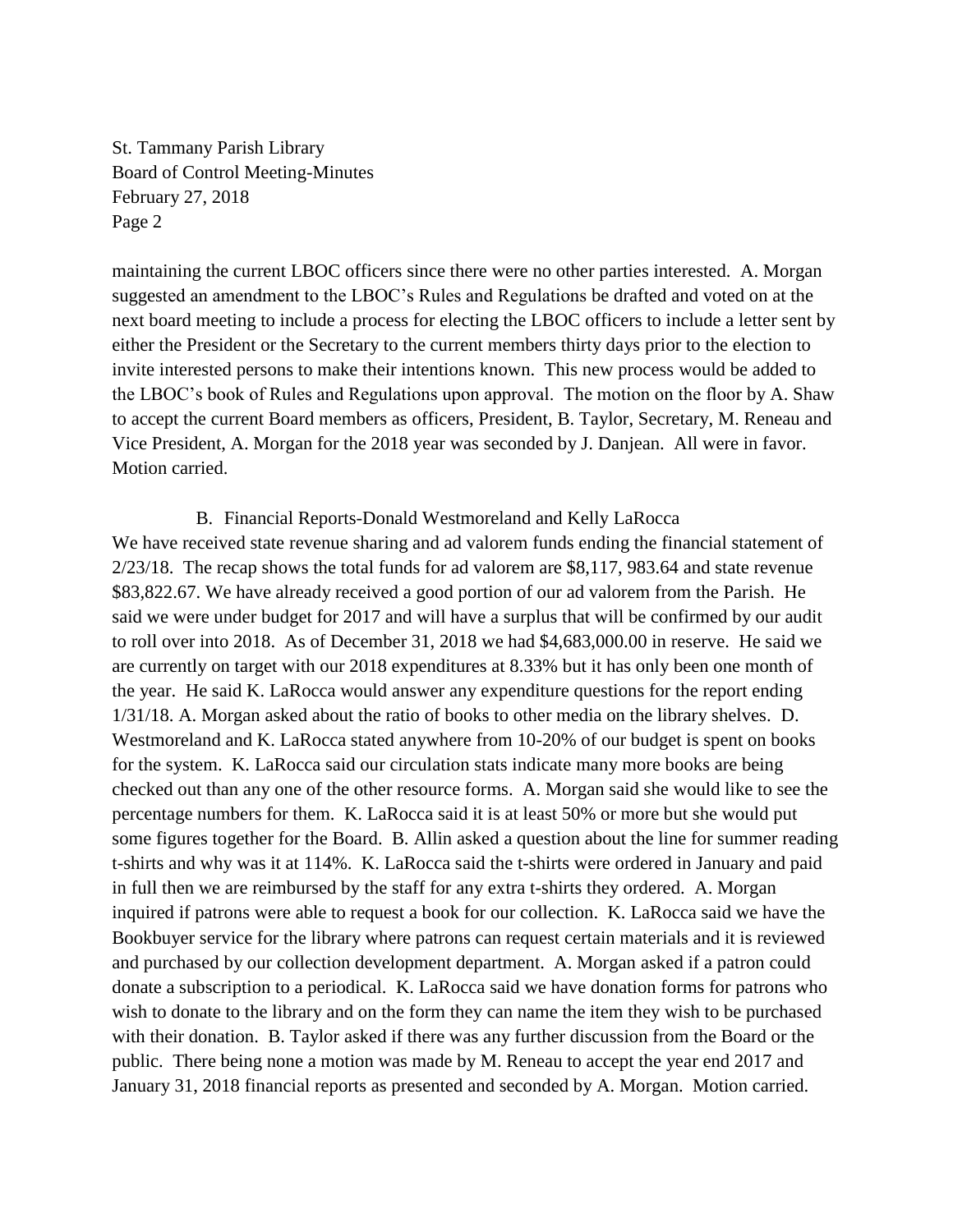# C. Director's Report-Moved to go after Friends of the Library Report- OLD **BUSINESS**

## D. Headquarters Office and Temporary Library Lease

A resolution to accept the temporary location for Library Headquarters located at  $1112 \text{ W}$ .  $21^{\text{st}}$ Ave. in Covington, Louisiana was discussed. D. Westmoreland said the space is within our budget at \$13 per square foot for five years, close to our current headquarters location and has the space we need. He said we need a resolution approved to move forward. B. Taylor said it is a great location and the building is move-in ready. B. Allin asked how it compared to the other properties that had been viewed. K. LaRocca said we looked at four properties and this one is the best for our needs and for the time we needed. We can't have a lease longer than 2024 because we will need to go out for a renewal at that time. J. Danjean asked if we are still hoping to build an Administrative building on the property in Abita Springs. D. Westmoreland said yes, as a long-term goal to consolidate the Annex, the Abita Springs branch and Administration in one facility. B. Taylor asked for public comment. Bill McHugh asked where the new rented headquarters facility would be. D. Westmoreland said on 21<sup>st</sup> Avenue going north toward Covington High School. McHugh asked if there were escalation clauses in the lease. K. LaRocca said we will only be responsible for taxes and insurance and those amounts could go up but the lease is locked in at \$13 per sq. ft. for five years. McHugh asked about the future Abita Springs plans location. D. Westmoreland said it was outside of town near the fire station near where the new subdivision will be. B. Taylor asked if there was any further public comment. There being none she read the resolution for leasing the property at  $1112 \text{ W}$ .  $21^{\text{st}}$  Ave. in Covington for the new location of library headquarters. A motion was made by B. Allin to adopt the resolution and seconded by A. McClain. All in favor. No Nays. None absent. None abstaining. Resolution passed.

K. LaRocca said the next resolution to be voted on was for the property located at 1200 Business 190 in Covington, Louisiana for the temporary one year lease of the Covington branch while it is being renovated. The temporary location is located next to Rouses and Papa John's Pizza at Claiborne Hill and is 6400 sq. ft. The terms are \$10 per sq. ft. plus the library pays all insurance and taxes for the term of the lease. Four locations were viewed and this was the one that best suited our needs for the location and price. B. Taylor asked if there was any further discussion about the proposed leased space. B. McHugh asked if the temporary location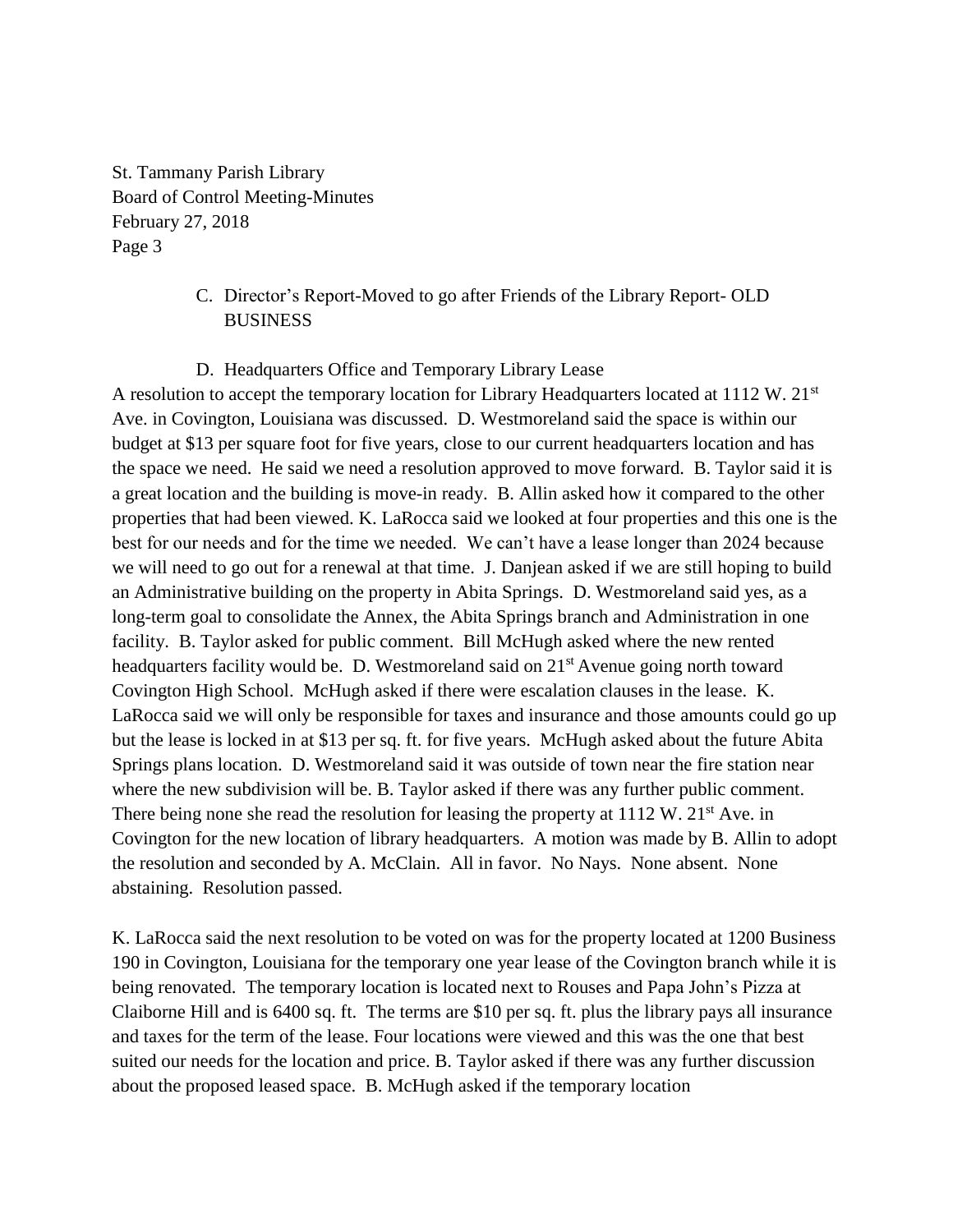would be comparable in size to Slidell. K. LaRocca clarified it would be close in size to South Slidell. B. Taylor asked if there was any further public comment or discussion. There being none she read the resolution for leasing the property located at 1200 Business Hwy 190 in Covington for the temporary location of the Covington branch during the time of the renovation. A motion was made by M. Reneau to adopt the resolution and seconded by J. Danjean. All in favor. No nays. None absent. None abstaining. Resolution passed.

D. Westmoreland said the Causeway branch lease is also up for renewal. The terms of the lease are \$13.50 per sq. ft. for the first two years then \$14.50 per sq. ft. for the remainder of the 4 year lease. He also said the bathrooms would be renovated by the landlord. He asked the Board for permission to go forward with entering into negotiations with the property's landlord for the October 2018 renewal. B. Taylor called for a motion. A. Morgan made a motion to enter into negotiations for the purpose of the Causeway Branch lease renewal and seconded by M. Reneau. Motion carried.

## 3. OLD BUSINESS

#### A. Covington Renovation Update-K. LaRocca

K. LaRocca said Denelle Wrightsen came out to speak with the Administration and Department Heads. After a few weeks of weather delay, plans should be ready to go to the Parish by the next meeting. The architect has all the information now and is working to get a plan together for us. They should have something fairly soon to show the Board. B. Taylor asked how often we are in contact with the architect. K. LaRocca said we have had six meetings total but we are in constant contact by email. B. Taylor asked if there were any questions about the Covington renovation. B. Allin asked about the time frame for starting the project. K. LaRocca said the architect would need to finish. It would be 4-6 weeks for the Parish to approve, and then we could go out for bid. It will still be several months before we can start. B. McHugh asked how long the project will take. B. Geiger said it would probably take around nine months. A. Shaw asked when the Covington Branch will move to the rented facility. K. LaRocca said we had to move Administration first then the branch and it would happen later this year.